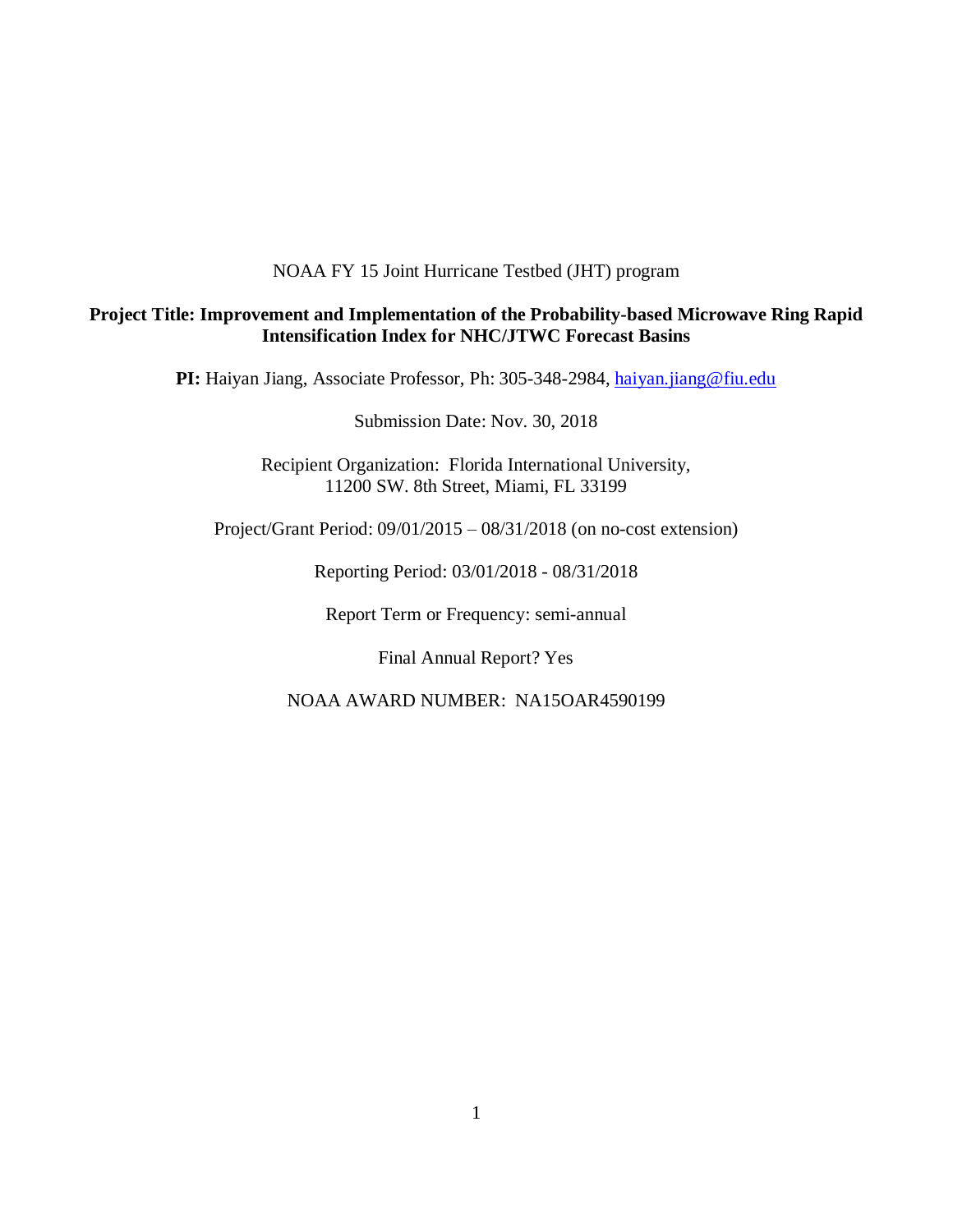# **1. ACCOMPLISHMENTS**

This project was under a one-year no-cost extension. The major proposed goal was to improve the probability-based tropical cyclone (TC) rapid intensification (RI) forecast method under our JHT FY-13 project by adding two additional 37 GHz predictors on top of the original the 37 GHz ring and three 85 GHz predictors. The final product is called the **probability-based microwave ring RI index (hereafter PMWRing RII).** It was proposed to implement the PMWRing RII in the NHC and JTWC forecast basins, including Atlantic (ATL), Eastern & Central North Pacific (EPA), North Western Pacific (NWP), North Indian Ocean (NIO), and Southern Hemisphere (SH) basins. Under this major goal, there were five tasks proposed, all of which have been completed. Please see the table below for the planned vs. actuals for these tasks.

| <b>Tasks</b> | Planned                            | Actuals                                            |
|--------------|------------------------------------|----------------------------------------------------|
| Task 1       | Collecting historical microwave    | Completed, although we made some changes from      |
|              | data from AMSR-E, SSM/I, and       | the original plan. We chose to we choose to treat  |
|              | SSMIS and calibrating their        | each sensor differently to avoid the sensor inter- |
|              | $T_B$ 's to be compatible with TMI | calibration and different sensor resolution issue. |
|              | $T_B$ 's                           | The sample size is large enough for each sensor.   |
| Task 2       | (CIRA) Generating the SHIPS        | Completed for North Hemisphere basins (ATL,        |
|              | RI developmental dataset for       | EPA, NWP & NIO) and Southern Hemisphere(SH)        |
|              | <b>JHT</b> basins                  | hasin                                              |
| Task 3       | Development of the PMWRing         | Completed for North Hemisphere basins (ATL,        |
|              | RII for each basin                 | EPA, NWP & NIO) and Southern Hemisphere(SH)        |
|              |                                    | basin                                              |
| Task 4       | Real-time testing at NHC and       | Real-time testing has been completed for both      |
|              | <b>JTWC</b>                        | 2016 and 2017 seasons for all basins including     |
|              |                                    | ATL, EPA+CP, NWP+NIO, and SH basins.               |
| Task 5       | Evaluate the real-time testing     | 2016 season: We have finished the evaluation of    |
|              | results and refine the index       | 2016's real-time results. Problems were identified |
|              | based on lessons learned           | and the algorithm was refined based on the         |
|              |                                    | solution of the problems, as we presented at the   |
|              |                                    | 2017 IHC.                                          |
|              |                                    | 2017 season: we have finished the evaluation of    |
|              |                                    | 2017's real-time testing results for all NHC and   |
|              |                                    | JTWC basins. Results were presented at the 2018    |
|              |                                    | IHC.                                               |

There were 6 milestones proposed for year-1 and 7 milestones for year-2. All of them have been completed as planned. Please see the table below.

| <b>Milestones</b><br>for year-1 | <b>Planned</b>                                                         | <b>Actuals</b>       |
|---------------------------------|------------------------------------------------------------------------|----------------------|
| Milestone 1<br>(Sep 2015)       | FIU: Generate the developmental<br>microwave data including TMI, AMSR- | Completed as planned |
|                                 | E, SSM/I, and SSMIS data for ATL,<br>EPA, NWP and NIO basins; CIRA:    |                      |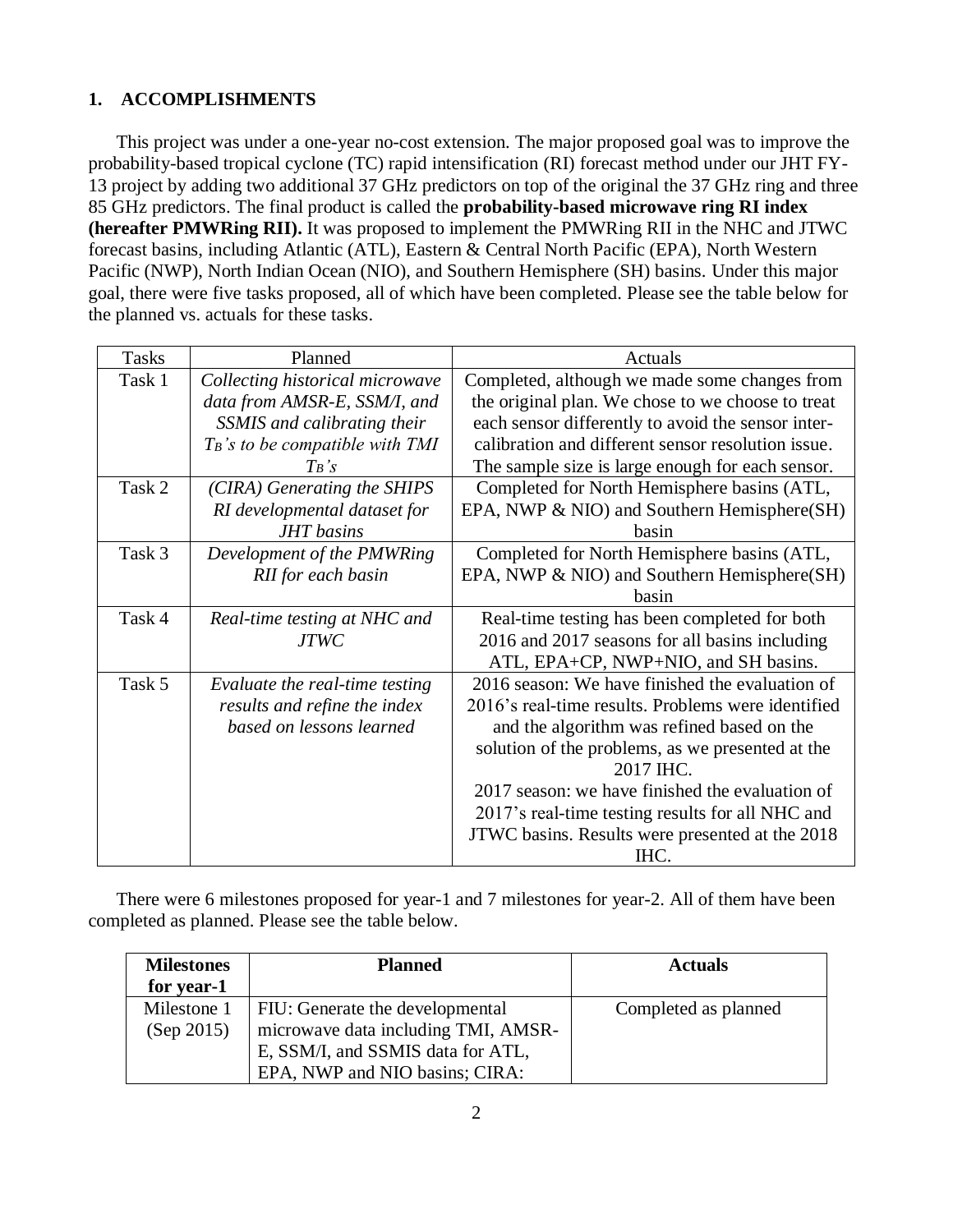|                   | Generate the developmental SHIPS RII<br>dataset for NWP and NIO basins |                      |
|-------------------|------------------------------------------------------------------------|----------------------|
| Milestone 2       | FIU: develop RI thresholds for SHIPS                                   | Completed as planned |
| (Nov 2015)        | RII and microwave predictors for ATL,                                  |                      |
|                   | EPA, NWP and NIO basins                                                |                      |
| Milestone 3       | Begin development of the PMWRing                                       | Completed as planned |
| (Jan 2016)        | RII for ATL, EPA, and NWP/NIO                                          |                      |
|                   | basins                                                                 |                      |
| Milestone 4       | Present preliminary results at the IHC;                                | Completed as planned |
| (Mar 2016)        | Mid-year report                                                        |                      |
| Milestone 5       | Complete the algorithm development                                     | Completed as planned |
| (May 2016)        | and implement the real-time testing                                    |                      |
|                   | code for 2016 Hurricane/Typhoon                                        |                      |
|                   | season in ATL, EPA, NWP, and NIO                                       |                      |
|                   | basins                                                                 |                      |
| Milestone 6       | Real-time testing in ATL, EPA, NWP,                                    | Completed as planned |
| (June 2016-       | and NIO basins                                                         |                      |
| Nov 2016)         |                                                                        |                      |
| <b>Milestones</b> | <b>Planned</b>                                                         | <b>Actuals</b>       |
| for year-2        |                                                                        |                      |
| Milestone 1       | FIU:<br>Generate<br>the<br>developmental                               | Completed as planned |
| (Sep 2016)        | microwave data including TMI, AMSR-                                    |                      |
|                   | E, SSM/I, and SSMIS data for SH;                                       |                      |
|                   | CIRA:<br>Generate<br>the<br>developmental                              |                      |
|                   | <b>SHIPS RII dataset for SH</b>                                        |                      |
| Milestone 2       | FIU: develop RI thresholds for SHIPS                                   | Completed as planned |
| (Nov 2016)        | RII and microwave predictors for SH                                    |                      |
| Milestone 3       | Complete development of the                                            | Completed as planned |
| (Dec 2016)        | PMWRing RII and implement the real-                                    |                      |
|                   | time testing code for 2017 TC season                                   |                      |
|                   | for SH;                                                                |                      |
| Milestone 4       | Evaluate the year-1 testing results for                                | Completed as planned |
| (Jan 2017)        | ATL, EPA, NWP, and NIO basins                                          |                      |
| Milestone 5       |                                                                        |                      |
| (Mar 2017)        | Adjust the index based on real-time                                    | Completed as planned |
|                   | testing results; Present preliminary                                   |                      |
|                   | results at the IHC                                                     |                      |
| Milestone 6       | Complete the algorithm refinement and                                  | Completed as planned |
| (Jun 2017)        | implement the real-time testing code for                               |                      |
|                   | 2017 Hurricane/Typhoon season in all                                   |                      |
|                   | northern hemisphere basins                                             |                      |
| Milestone 7       | Year 2 final report                                                    | Completed as planned |
| (Jul-Aug<br>2017) |                                                                        |                      |

This project has provided training and professional development opportunities for two post-doctoral research scientists (Jon Zawislak and Cheng Tao) and three graduate students (Yongxian Pei, Margie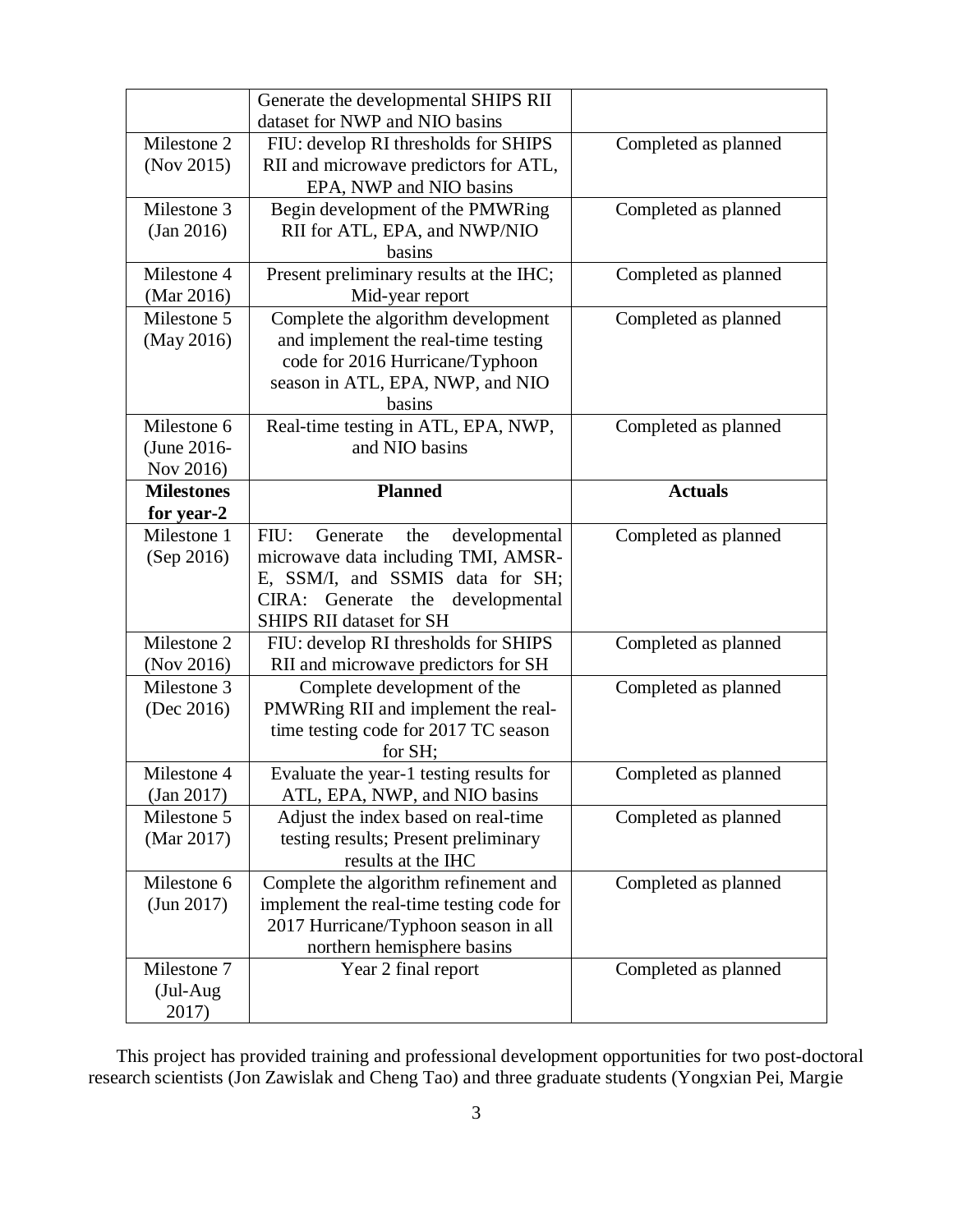Kieper, and Xinxi Wang). The results of the real-time RI index was disseminated to NHC & JTWC points of contact through emails and a website at<http://tcpf.fiu.edu/JHT/> during 2016 & 2017 hurricane/Typhoon season. Publications and conference presentations have been made during the funded years (please see the following section).

# **2. PRODUCTS**

| products/deliverables | Planned                  | Actuals                                     |
|-----------------------|--------------------------|---------------------------------------------|
| Product 1             | Code (in IDL) that will  | completed                                   |
|                       | produce the PMWRing      |                                             |
|                       | RI index                 |                                             |
| Product 2             | A detailed document of   | The document for predicting RI using the    |
|                       | the guidance for running | PMWRing RI index with the SHIPS RI          |
|                       | the code, and predicting | index has been completed. The document of   |
|                       | RI using the 37 GHz      | the guidance for running the code will be   |
|                       | index with the SHIPS RI  | done if NHC/JTWC decides to implement       |
|                       | index                    | this algorithm operationally.               |
| Product 3             | Not planned              | 1) A product of the FIU PMWRing RI Index    |
|                       |                          | 2) Publications (please see the list below) |

There were two products/deliverables proposed. See the table below for the planned vs. actuals:

*Publications and presentations from this reporting period (wholly or partially supported by this grant):*

- Pei, Y. and **H. Jiang**, 2018: Quantification of Shear-relative Precipitation Asymmetries of Tropical Cyclones Using 16-yr TRMM Observations*. J. Geophys. Res.*, **123**, 8091–8114.
- **Jiang, H.**, J. P. Zagrodnik, C. Tao, and E. J. Zipser 2018: Classifying precipitation types in tropical cyclones using the NRL 37 GHz color product. *J. Geophys. Res.*, 123, 5509–5524. https://doi.org/10.1029/2018JD028324.
- Cheung, K. Z. Yu, R. L. Elsberry, M. Bell, **H. Jiang**, T. C. Lee, K.-C. Lu, Y. Oikawa, L. Qi, R. F. Rogers, K. Tsuboki, 2018: Recent Advances in Research and Forecasting of Tropical Cyclone Rainfall. *Tropical Cyclone Research and Review*, **7(2),** 106-127.
- **Jiang, H.** 2018: Tropical Cyclone Passive Microwave Intensity Estimation (PMW-IE) Model. *AMS 33rd Conference on Hurricanes and Tropical Meteorology Session 15C,* Ponte Vedra, FL, April 16-20, 2018.
- Pei, Y. and **H. Jiang**, 2018: Quantification of Shear-relative Precipitation Asymmetries of Tropical Cyclones in Different Intensity Change Stages and during the Evolution of Rapid Intensification Using 16 years of TRMM Data. *AMS 33rd Conference on Hurricanes and Tropical Meteorology Session 14C,* Ponte Vedra, FL, April 16-20, 2018.
- Tao, C. and **H. Jiang**, 2018: Climatology of Precipitation Types in Tropical Cyclones using Version 7 of the TRMM PR 2A23 Product. *AMS 33rd Conference on Hurricanes and Tropical Meteorology Session 11D.6A,*  Ponte Vedra, FL, April 16-20, 2018.
- Wang, X. and **H. Jiang**, 2018: Evolution of Environmental Characteristics in Rapidly Intensifying and Slowly Intensifying Tropical Cyclones in the North Atlantic and Eastern North Pacific. *AMS 33rd Conference on Hurricanes and Tropical Meteorology Session 9C,* Ponte Vedra, FL, April 16-20, 2018.
- Pei, Y., **H. Jiang**, K. Musgrave, J. Zawislak, and G. Chirokova, 2018: Improvement and Implementation of the Probability-based Microwave Ring Rapid Intensification Index (PMWRing RII) for NHC/JTWC Forecast – Year 3 Update, *72nd Interdepartmental Hurricane Conference/Tropical Cyclone Research Forum*, Miami, Florida, Mar 13-15, 2018.
- **Jiang, H.**, Y. Pei, and C. Tao\*, 2018: Estimation of Tropical Cyclone Intensity Using Satellite Passive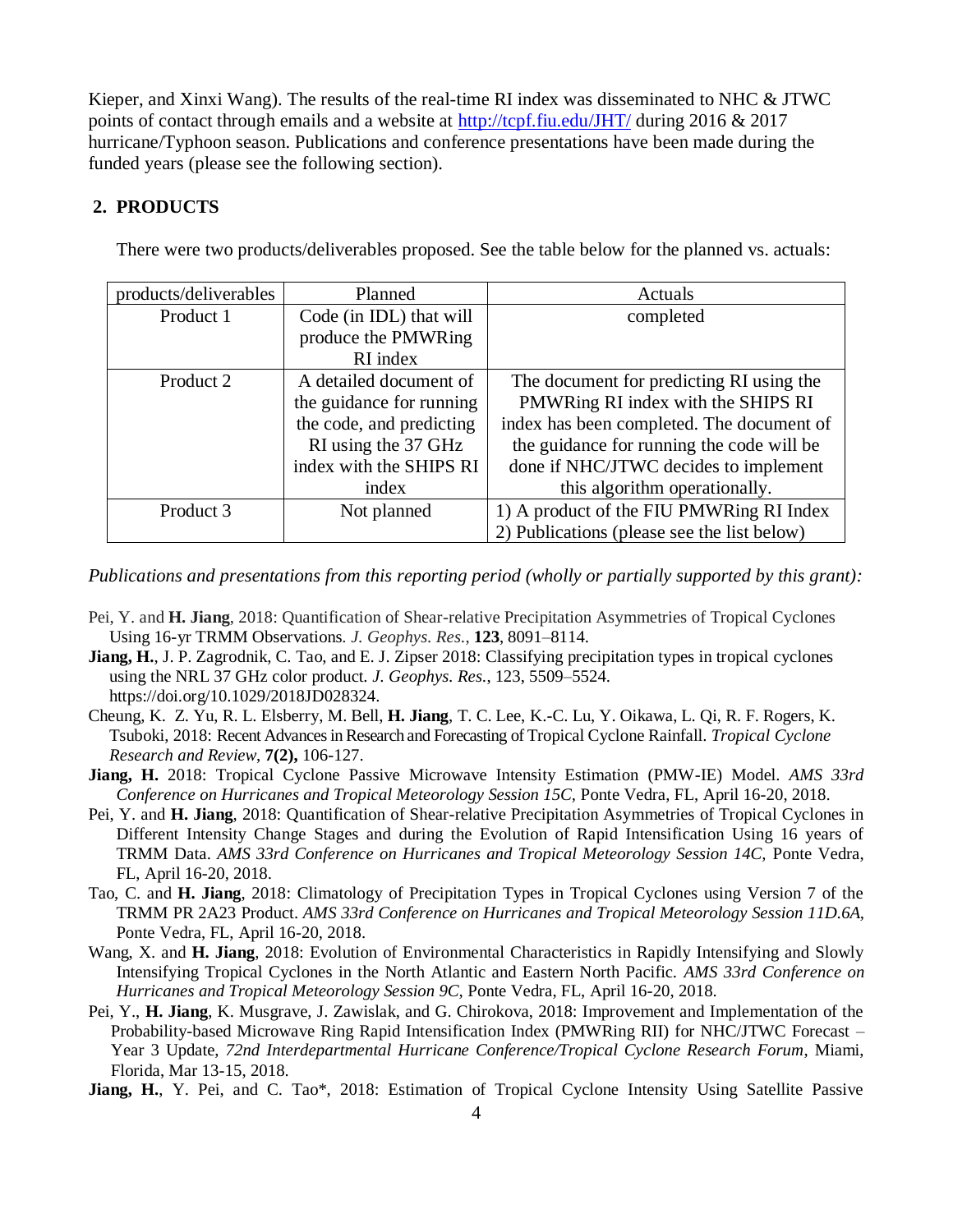Microwave Observations, *72nd Interdepartmental Hurricane Conference/Tropical Cyclone Research Forum*, Miami, Florida, Mar 13-15, 2018.

#### **3. PARTICIPANTS & OTHER COLLABORATING ORGANIZATIONS**

Individuals have worked on this project include Haiyan Jiang (PI), Jon Zawislak (research scientist), Cheng Tao (Postdoc Research Associate), Yongxian Pei (PhD student, then postdoc researcher), Margie Kieper (PhD student), and Xinxi Wang (PhD student). There have been no changes in the PI and senior/key personnel since the last reporting period. FIU is partnering with CSU CIRA on this project. NHC points of contact (Chris Landsea, John Cangialosi, and Stacy Stewart) and JTWC point of contact (Brian DeCicco) have been involved.

## **4. IMPACT**

According to the evaluation results of 2016 real-time testing & post-season re-run, our algorithm was able to provide a higher probability of detection (POD) in AL, EP, and WP basins and a lower false alarm ratio (FAR) in the WP basin than the SHIPS RII. According to the evaluation results of 2017 real-time testing & post-season re-run, both of our 37 GHz ring only RI Index and the PMW-Ring RI Index perform better than the SHIPS RI Index for the SH basin. The education and professional training impact is addressed in Section 1. None of the FIU portion of the budget has been spent in foreign countries.

#### **5. CHANGES/PROBLEMS**

No significant changes have occurred in the planned/completed work of the project.

## **6. SPECIAL REPORTING REQUIREMENTS**

*a. The project's Readiness Level:*

Current: RL 6-7; At the start of project: RL 3

*b. Transition to operations activities and summary of testbed-related collaborations, activities, and outcomes:* 

The quasi-real-time testing of the PMWRing RI index (RII) for ATL and EPA basins for NHC and NWP & NIO basins for JTWC was conducted during 2016 & 2017 seasons. The real-time forecasts were provided to NHC/JTWC points of contact through emails (only when a positive RI forecast is made) and our JHT project webpage (http://tcpf.fiu.edu/JHT/).

*c. Has the project been approved for testbed testing yet? What was transitioned to NOAA?*

Yes, the project has been approved for testbed testing. But it wasn't transitioned to NOAA because NHC and/or JTWC haven't decided to either transition it or not. The final decision will be made after this project is completed.

*d. Test plans for the 2018 Hurricane/Typhoon season:*